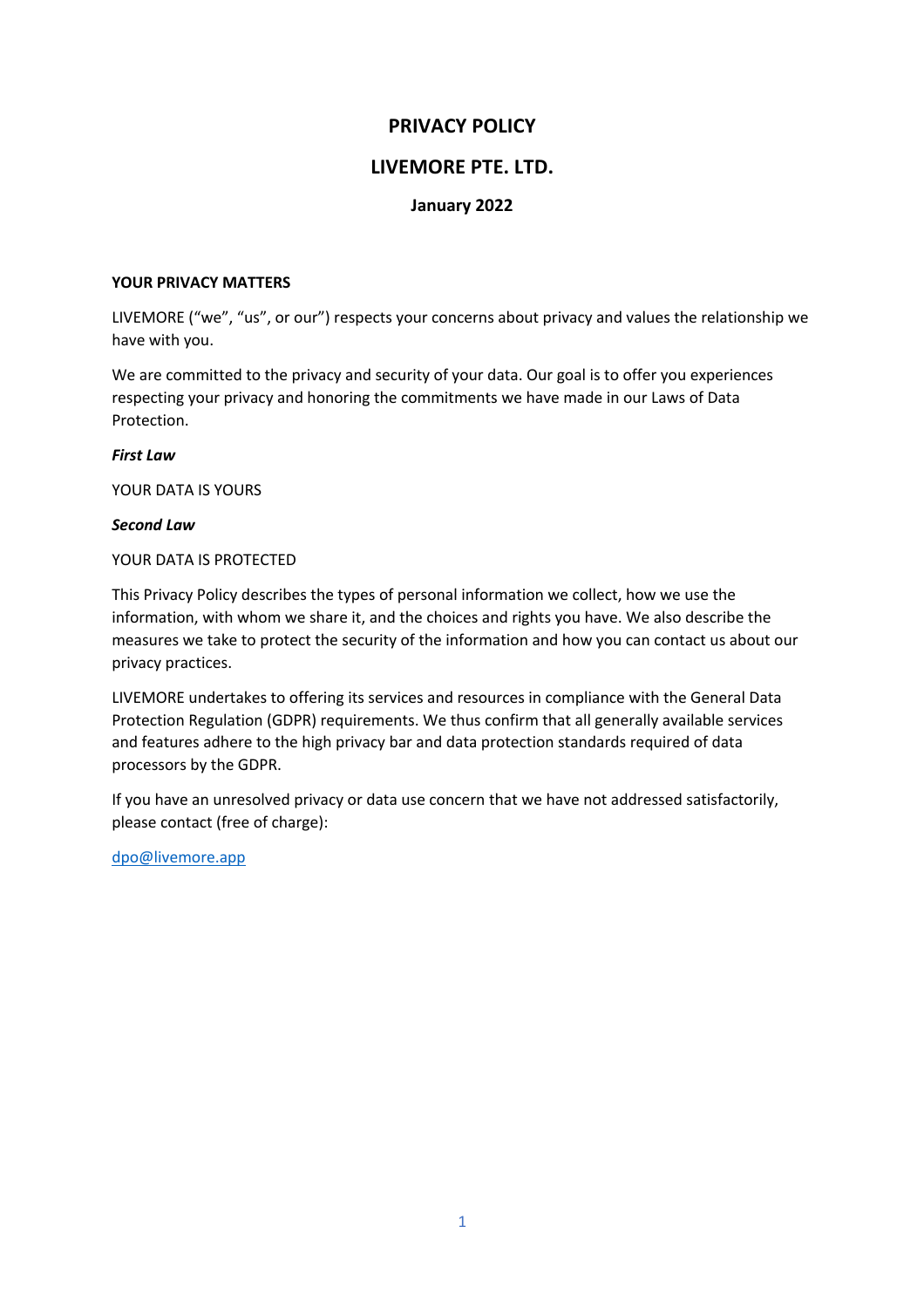## **INTRODUCTION**

LIVEMORE is committed to protecting your privacy and complying with applicable data protection and privacy laws

*We provide mobile applications and services dedicated to personal development. People use our applications and services to access content from experts on various topics and exchange with these experts to know more about themselves and reach their life goals. They can also purchase via our applications specific services and products from these experts as well as a range of ethical products.*

Our Privacy Policy applies to any User of our applications and services or Visitor of our Web Site.

This Privacy Policy ("Policy") is designed to help you to understand what kind of information we collect in connection with our products and services and how we process and use such information.

This privacy notice applies to any LIVEMORE website, application, service, or tool (collectively "Services") where this privacy notice is referenced, regardless of how you access or use them, including through mobile devices.

Throughout this Policy, the term "personal data" means information relating to an identified or identifiable natural person.

*An identifiable natural person is one who can be identified, directly or indirectly, by reference to an identifier such as a name, an identification number, location data, an online identifier, or to one or more factors specific to the physical, physiological, genetic, mental, economic, cultural or social identity of that natural person*

"**LIVEMORE**" refers to LIVEMORE PTE. LTD, including all its group companies, affiliates and subsidiaries from time to time (also referred to as "we", "us", or "our"). LIVEMORE PTE. LTD is a company registered in Singapore, trading as LIVEMORE. Our Unique Identity Number is 201729234D and our registered office is at 100 Amoy Street, Singapore 069920.

You acknowledge and agree that your personal data collected may be used in accordance with this Policy by and for one or more LIVEMORE group companies, which will be regarded, individually or jointly, as data controllers in respect of such data.

## **1. DATA WE COLLECT**

You provide data to interact with us.

We collect your personal data typically when you use or register into our services, purchase our products or services, enter into a sales promotion or a campaign, or otherwise interact with us.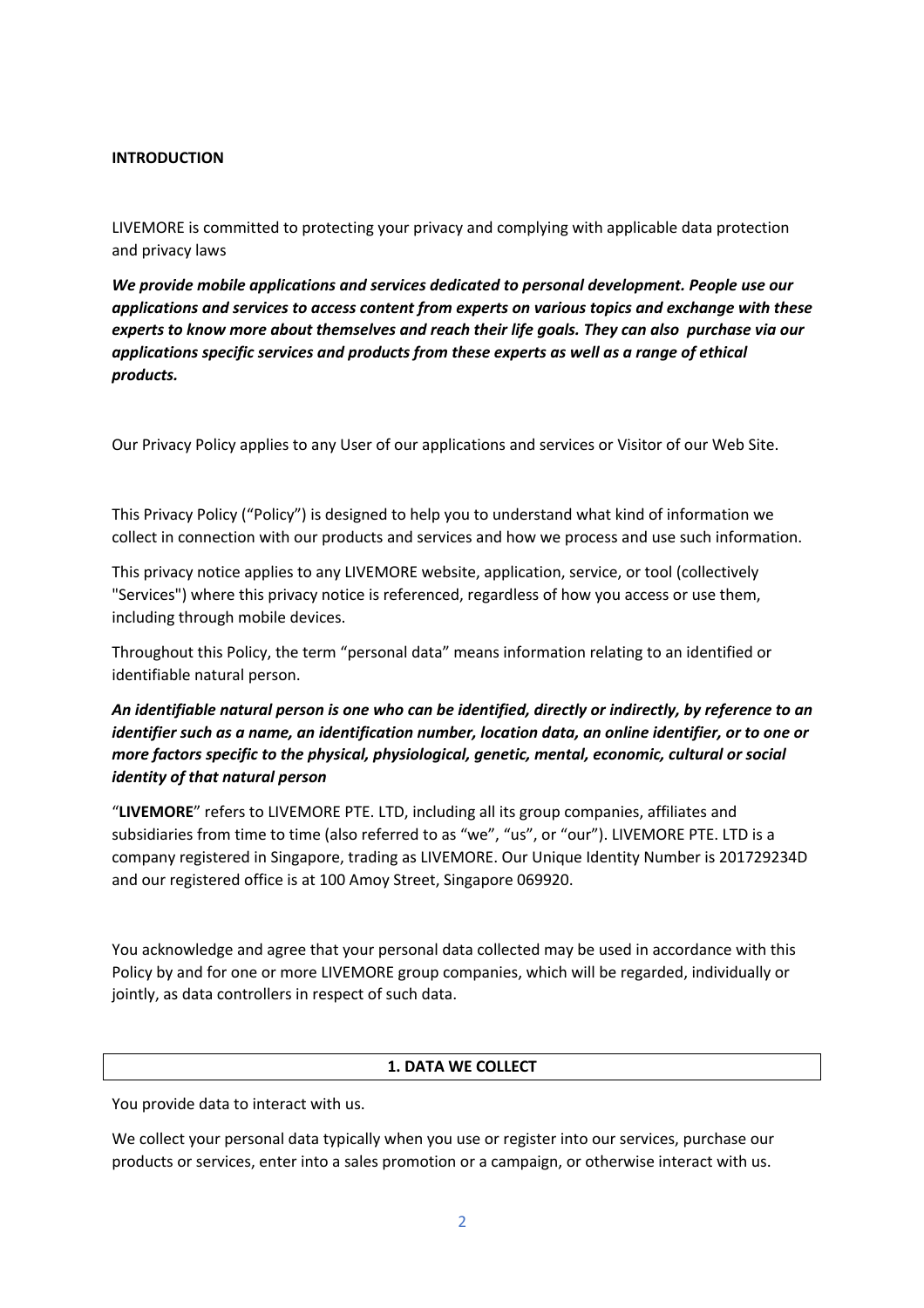*We collect personal information from you and any devices (including mobile devices) you use when you: use our Services, register for an account with us, provide us information on a web form, update or add information to your account, participate in a community board discussion chat, or when you otherwise correspond with us.*

Below are examples of the categories of the data we collect on you:

## *A. TECHNICAL INFORMATION.*

You may visit our websites or use our products or services without having to identify yourself.

However, certain technical information is normally collected as a standard part of your use of our services. Such information include, for example, your IP-address, access times, the website you linked from, pages you visit, the links you use, the add-banners and other content you viewed, information about your devices and other such technical information your browser provides us with or as may be otherwise collected in connection with certain products and services.

When you use our services or otherwise interact with us over telecommunications networks, certain additional information, such as your mobile subscription number, may be transmitted to us by the telecommunications operator as a standard part of that communication. Please also see the section "Use of Cookies" below.

## *B. INFORMATION YOU PROVIDE US.*

### Registration

To create an account, you need to provide data including your email address.

### Profile

You can also, if you want to, create your LIVEMORE profile (a complete profile helps you get the most from our Services). You have choices about the information on your profile, such as gender, date of birth, country of residence.

You don't have to provide additional information on your profile; however, profile information helps you to get more from our Services.

It is your choice whether to include sensitive information on your profile.

You don't have to post or upload personal data; though if you don't, it may limit your ability to grow and engage with our Services.

We may also collect other information you provide, such as your consents, preferences and feedback and other such information you provide us with. Please note that certain non-identifiable information collected from you may become personally identifiable when you provide us with your personal data. Some of our services may allow you to submit information about other people

### Your transactions with us.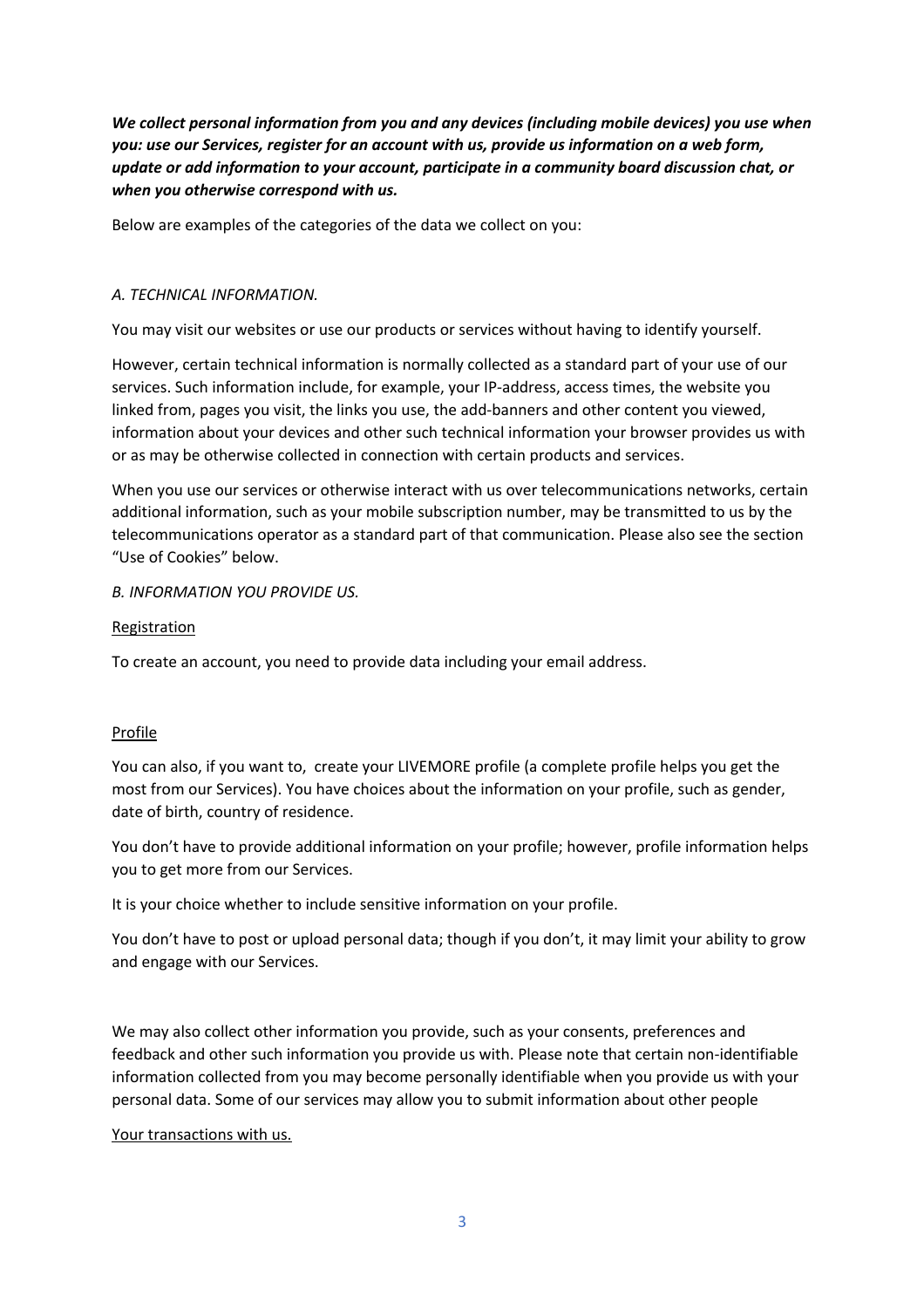We collect or request information relating to your purchase or use of our products or services as well as your other interactions with us. Such information may include, for example, details of the queries or requests you have made, the products and services provided (including delivery details), purchasing details (including payments made, credit card details, billing address), details of agreements between you and LIVEMORE, information and details relating to the content you have provided us with and other such transactional information. We may, in accordance with applicable law, record your communication with our customer care or with other similar contact points.

## Location data.

Certain services may involve the use of your location data. Use of your location data is, however, subject to your prior consent for each service.

## *C. DATA FROM OTHER SOURCES.*

In addition to the personal data we obtain from you, we may obtain, in accordance with applicable laws, certain personal data from list rental companies and other publicly available sources.

You can log in to our applications using sign-in services such as Google Sign-in. These services will authenticate your identity and provide you the option to share certain personal information with us such as your name and email address to pre-populate our sign up form.

# **2. THE PURPOSES OF PROCESSING**

LIVEMORE processes your personal data for the purposes described in this Policy. Please note that one or more purposes may apply simultaneously.

## *A. PROVISION OF PRODUCTS AND SERVICES*.

We may process and use your personal data to provide you the product or service you have requested, fulfil your other requests such as customer service, process your order or as otherwise may be necessary to perform or enforce the contract between you and LIVEMORE. We may also process and use your personal data to ensure the functionality and security of our products and services, to identify you, and to prevent and detect fraud and other misuses.

## *B. DEVELOPMENT OF PRODUCTS AND SERVICES.*

We may process and use your personal data to develop our products and/or services. However, for the most part we only use aggregate and statistical information in the development of our products and services, and not data directly identifiable to you. We may also process and use your personal data to personalize our offerings and to provide you with service more relevant to you, for example, to make recommendations and to display customized content and advertising. We may combine personal data collected in connection with your use of a particular LIVEMORE product and/or service with other personal data we may hold about you, except where such personal data was collected for a different purpose.

### *C. COMMUNICATING WITH YOU AND MARKETING.*

We may process and use your personal data to communicate with you, for example, to provide information relating to our products and/or services you are using or to contact you for customer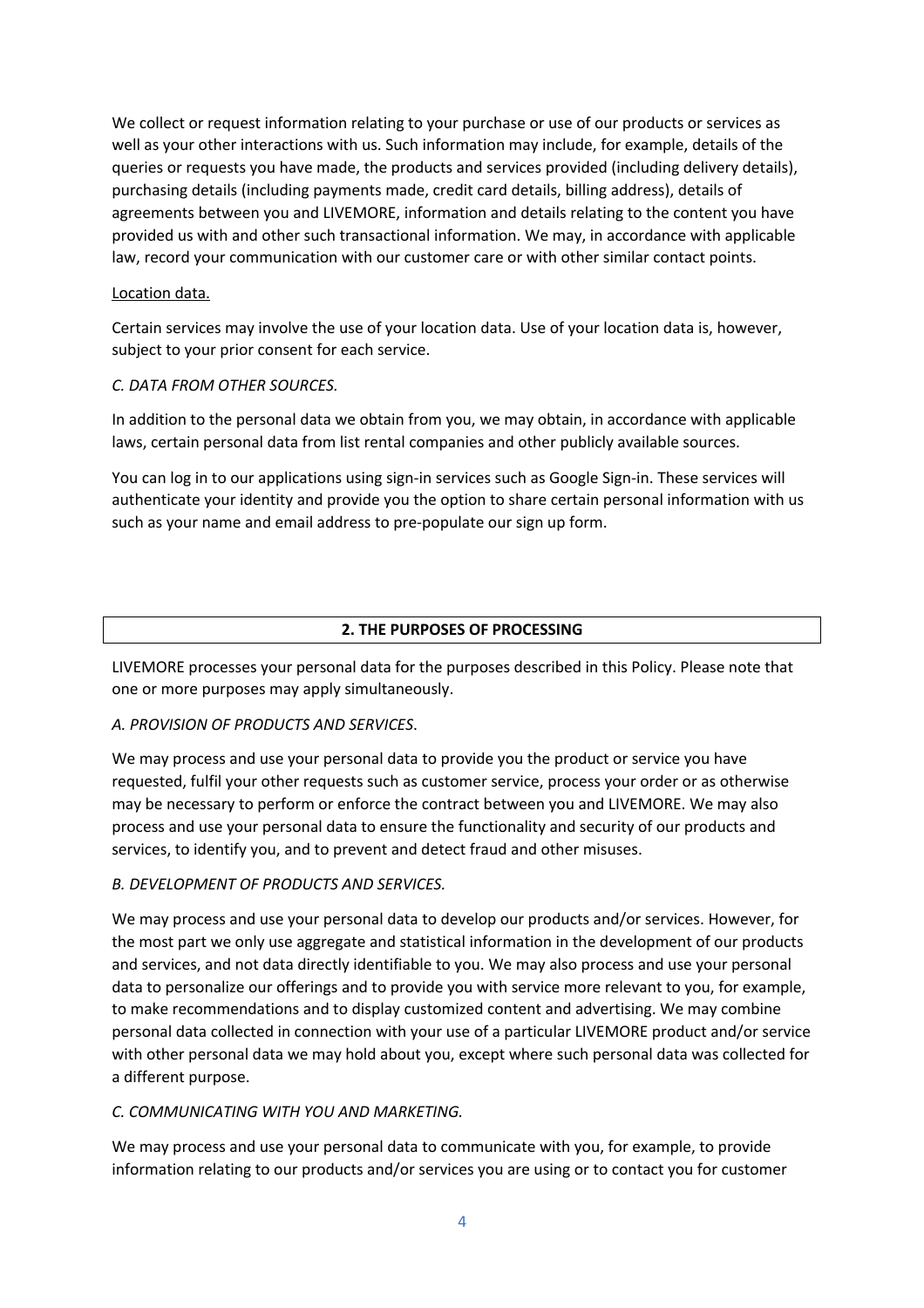satisfaction queries. We may process and use your personal data for marketing. Marketing purposes may include using your personal data for personalized marketing or research purposes in accordance with applicable laws, for example, to conduct market research and to promote our products, and services to you via our own or third parties communication channels.

In addition, some of our products and services may be used to promote products and services of other companies.

However, LIVEMORE does not disclose your personal data to such companies for their marketing purposes without your prior consent.

## *D. PROFILING/PERSONALIZATION.*

We may process and use your personal data for profiling/personalization for such purposes as targeted direct marketing and improvement of our products or services. We may also create aggregate and statistical information based on your personal data.

Profiling/personalization includes automated processing of your personal data for evaluating, analyzing or predicting your personal preferences or interests in order to, for example, send you marketing messages concerning products or services best suitable for you.

# **3. TRANSFERS OF YOUR PERSONAL DATA**

We may disclose your personal data to third parties solely as stated below in this Policy, or as obligated by mandatory law.

## *A. LIVEMORE PTE. LTD. COMPANIES.*

You acknowledge and agree that we may share your personal data within LIVEMORE PTE. LTD. group companies and may transfer your personal data for the use of other LIVEMORE PTE. LTD. group companies for the purposes set forth in this Policy, when a group company/group companies are involved in the provision of the services to you or to other group companies.

Other group companies/brands of LIVEMORE, than the one you have separately subscribed to as a user, will not send you e-mail or text message based marketing.

## *B. OPTING-OUT FROM E-MAIL/SMS BASED MARKETING.*

You may opt-out from brand marketing e-mails by following the guidance in those e-mails (typically provided via "unsubscribe" link) or by contacting the respective brand/group company as set forth in the e-mail and in their web site.

If you opt-out, we may still send you non-marketing e-mails, such as service notifications or other information.

## *C. SERVICE PROVIDERS AND OTHER AUTHORIZED THIRD PARTIES.*

We may transfer your personal data to authorized third parties who process personal data on behalf of LIVEMORE for the purposes described in this Policy, such as e.g., technical, logistics, e-commerce, marketing and other service providers.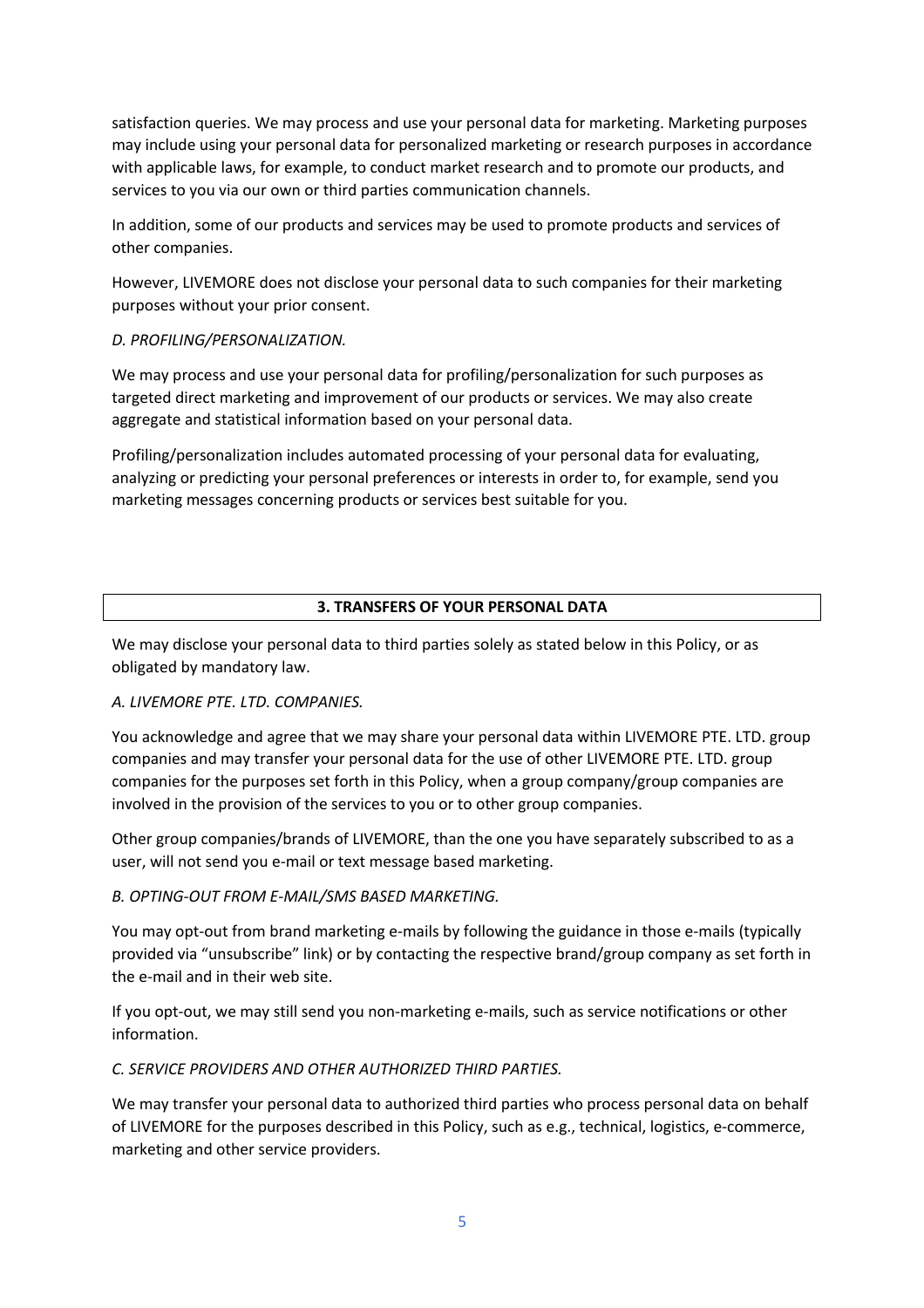Such parties are not permitted to use your personal data for any other purposes than for what your personal data was collected, and we require them to act consistently with applicable laws and this Policy as well as to use appropriate security measures to protect your personal data.

## *D. INTERNATIONAL TRANSFERS.*

Our products and services may be provided using resources and servers located in various countries around the world.

Our Website and database are stored on Google Cloud. Google Cloud is GDPR compliant ( see https://cloud.google.com/terms/data-processing-terms ).

Your personal data may be transferred outside the country where you use our services, including to countries outside the European Economic Area (EEA), where the level of data protection may not be deemed adequate by the European Commission. In such cases we take steps to ensure that adequate protection for your personal data is provided as required by applicable laws.

For international transfers of your personal data, we generally rely on agreements that are based on the Standard Contractual Clauses ("SCCs") of the European Commission.

If you wish to know more about international transfers of your personal data, you may contact us via the contact details given below.

### *E. OTHER DISCLOSURES.*

We may disclose and otherwise process your personal data in accordance with applicable laws to defend LIVEMORE' legitimate interests, for example, in civil or criminal legal proceedings.

### *F. MERGERS AND ACQUISITIONS.*

If we decide to sell, buy, merge or otherwise reorganize our businesses in certain countries, this may involve us disclosing personal data to prospective or actual purchasers and their advisers, or receiving personal data from sellers and their advisers, for the purposes of such transactions.

### **4. DATA CONCERNING MINORS**

LIVEMORE does not seek to collect any information from or engage in any transactions with persons under the legal age in their respective country.

Our databases may nevertheless contain personal data of children due to the fact that it is not always possible to determine precisely the age of the user. We reserve the right to block the service from any person who is or whom we reasonably suspect of being a minor.

LIVEMORE' policy is to request that minors do not make purchases or engage in other legal acts on our products and services without the consent of a parent or legal guardian, unless otherwise permitted by applicable law.

If you are a minor but have your legal guardian's consent, you must be able to prove that such consent exists upon request.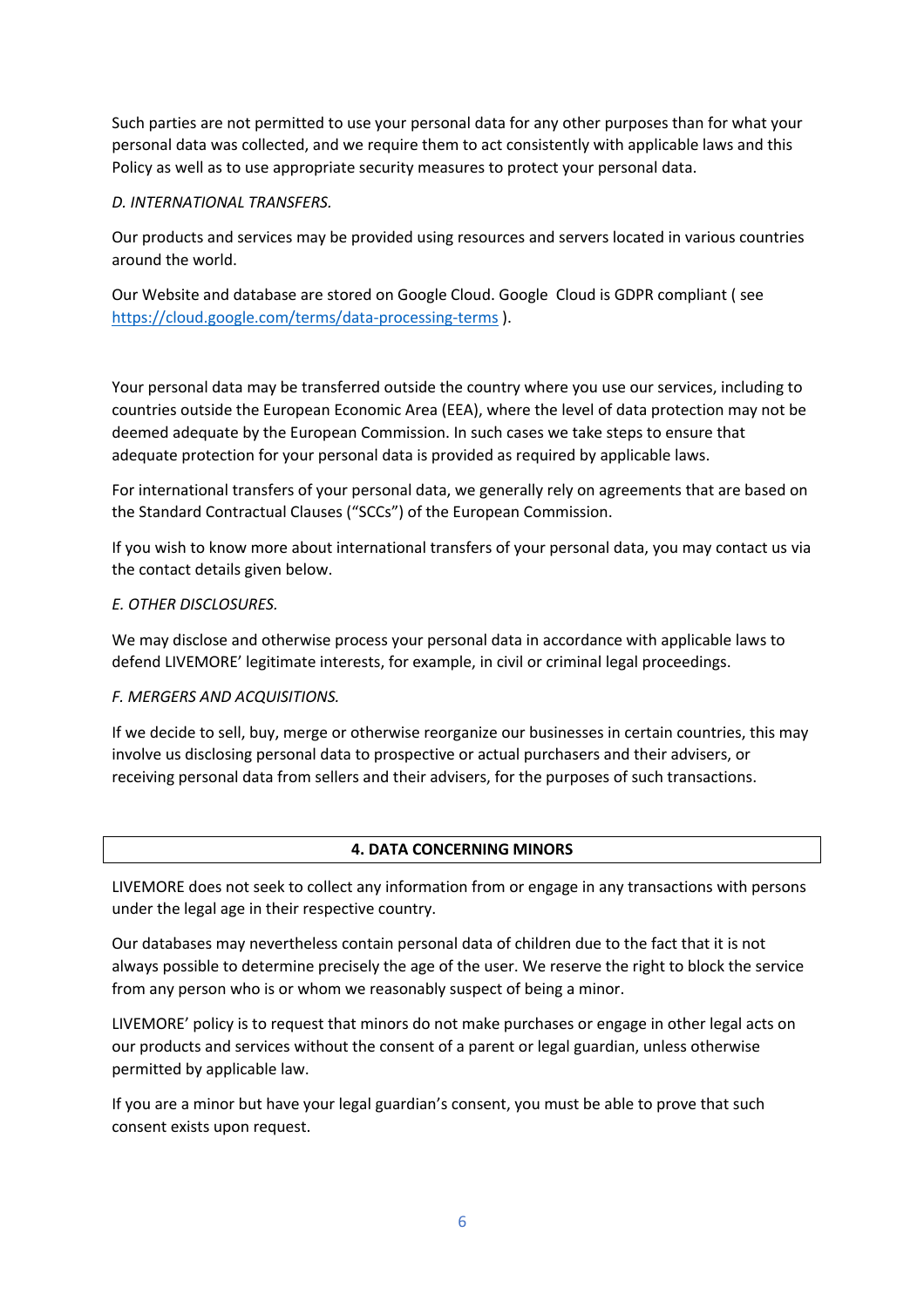## **5. DATA QUALITY AND RETENTION**

We take reasonable steps to keep the personal data we possess accurate and up-to-date and to delete out of date or otherwise incorrect or unnecessary personal data.

Certain LIVEMORE products and services may allow you to manage your profile and the information in such profile.

We encourage you to access your personal data via your profile from time to time to ensure that it is correct and up-to-date. Please remember that for such electronic services where you may manage your profile, it is your responsibility to provide us with correct details as well as to update the personal data you have provided us with in case of any changes.

We retain your personal information for as long as necessary to provide the Services you have requested, or for other essential purposes such as complying with our legal obligations, resolving disputes, and enforcing our policies.

Our specific retention times for personal information are documented in our regional records retention schedules.

How long we retain personal information can vary significantly based on context of the Services we provide and on our legal obligations.

The following factors typically influence retention periods:

### **How long is the personal information needed to provide our Services?**

This includes such things as maintaining and improving the performance of our products, keeping our systems secure, and maintaining appropriate business and financial records. This is the general rule that establishes the baseline for most of our data retention periods

### **Is the personal information sensitive?**

If so, a shortened retention time is generally appropriate

## **Have you provided consent for a longer retention period?**

If so, we will retain data in accordance with your consent

### **Are we subject to a legal, contractual, or similar obligation to retain your personal information?**

Examples can include mandatory data retention laws in the applicable jurisdiction, government orders to preserve data relevant to an investigation, or personal information retained for the purposes of litigation

After it is no longer necessary for us to retain your personal information, we will dispose of it in a secure manner according to our data retention and deletion policies.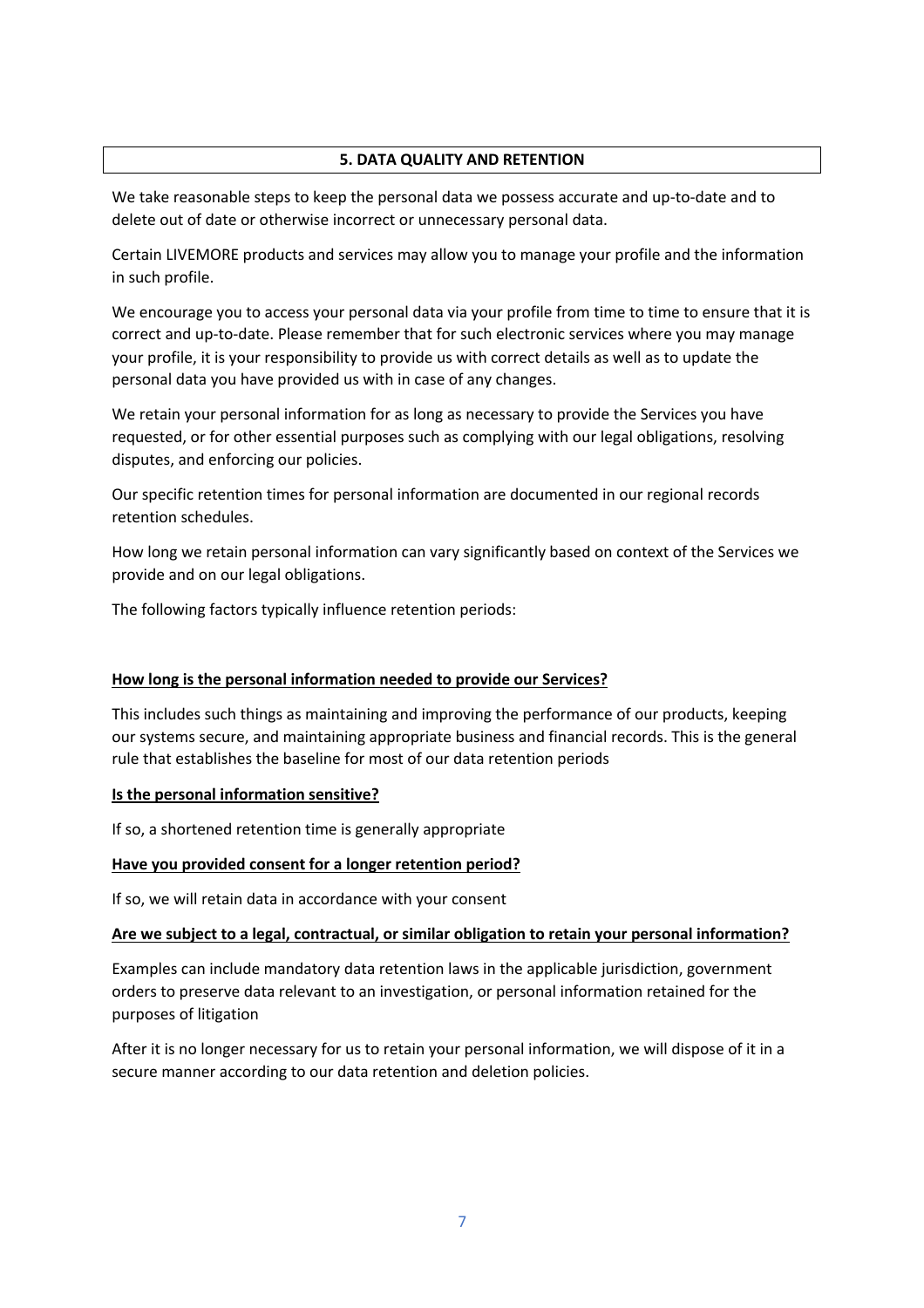#### **6. DATA SECURITY**

LIVEMORE implements appropriate technical and organizational security measures to prevent and minimize risks associated with providing and processing personal data.

We protect your personal information using technical and administrative security measures to reduce the risks of loss, misuse, unauthorized access, disclosure and alteration.

Some of the safeguards we use are firewalls, physical access controls to our data centers, and information access authorization controls as well as sufficient training of LIVEMORE personnel involved in the processing, and other necessary measures to provide appropriate protection for your personal data against unauthorized use or disclosure.

Where appropriate, we may also take back-up copies and use other such means to prevent accidental damage or destruction of your personal data.

#### **7. USE OF COOKIES AND SIMILAR TECHNOLOGIES**

From time to time when you visit an LIVEMORE website, information may be placed on your computer to allow us to recognize your computer in the form of a text file known as a "cookie".

Our use of cookies is intended to provide benefits to you, such as eliminating the need for you to enter your password frequently during a session or the need to re-enter items you place in a shopping cart if you do not finish a transaction in a single visit.

Cookies are also used for website traffic analysis and profiling.

We use the following cookies:

#### *COOKIE BY WORDPRESS*

https://codex.wordpress.org/WordPress\_Cookies PHPSESSIONID wordpress\_[hash] wordpress\_logged\_in\_[hash] wp-settings-{time}-[UID]

#### *COOKIE BY CLOUDFLARE*

https://www.cloudflare.com/cookie-policy/

\_\_cfduid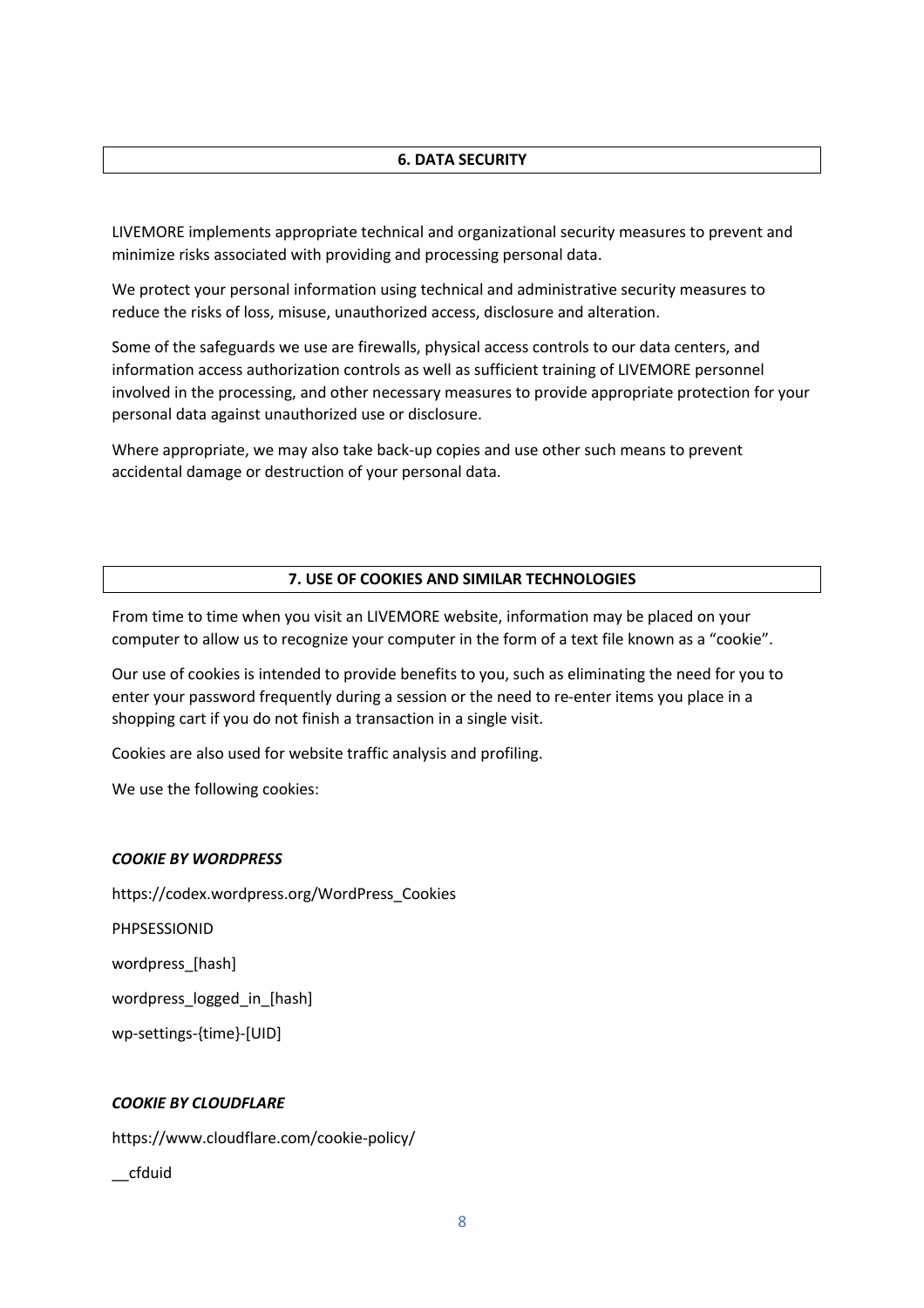#### *COOKIE BY GOOGLE ANALYTICS*

https://developers.google.com/analytics/devguides/collection/analyticsjs/cookie-usage

- $\equiv$ ga
- \_\_gid
- \_\_gat\_gtag\_[property-id]
- ... and more

### *COOKIE BY MAILCHIMP*

https://mailchimp.com/legal/cookies/

## *COOKIE BY YOUTUBE*

https://policies.google.com/privacy GPS PREF VISITOR\_INFO1\_LIVE **YSC** yt-remote-cast-installed yt-remote-connected-devices yt-remote-device-id yt-remote-fast-check-period yt-remote-session-app yt-remote-session-name

If you wish to disable cookies, or want to be notified before they are placed, you may do this in your browser settings. Most browsers allow you to control cookies through their settings, which may be adapted to reflect your consent to the use of cookies. Further, most browsers also enable you to review and erase cookies, including LIVEMORE cookies. To learn more about browser controls, please consult the documentation that your browser manufacturer provides.

However, we may not be able to provide certain services or you may not be able to view certain parts of this site if you have disabled cookies.

Some of the LIVEMORE websites may also use other kinds of local storage technologies, such as Local Shared Objects (also referred to as "Flash cookies") and HTML5 local storage. These technologies are similar to the cookies discussed above in that they are stored on your device and can be used to store certain information about your activities and references.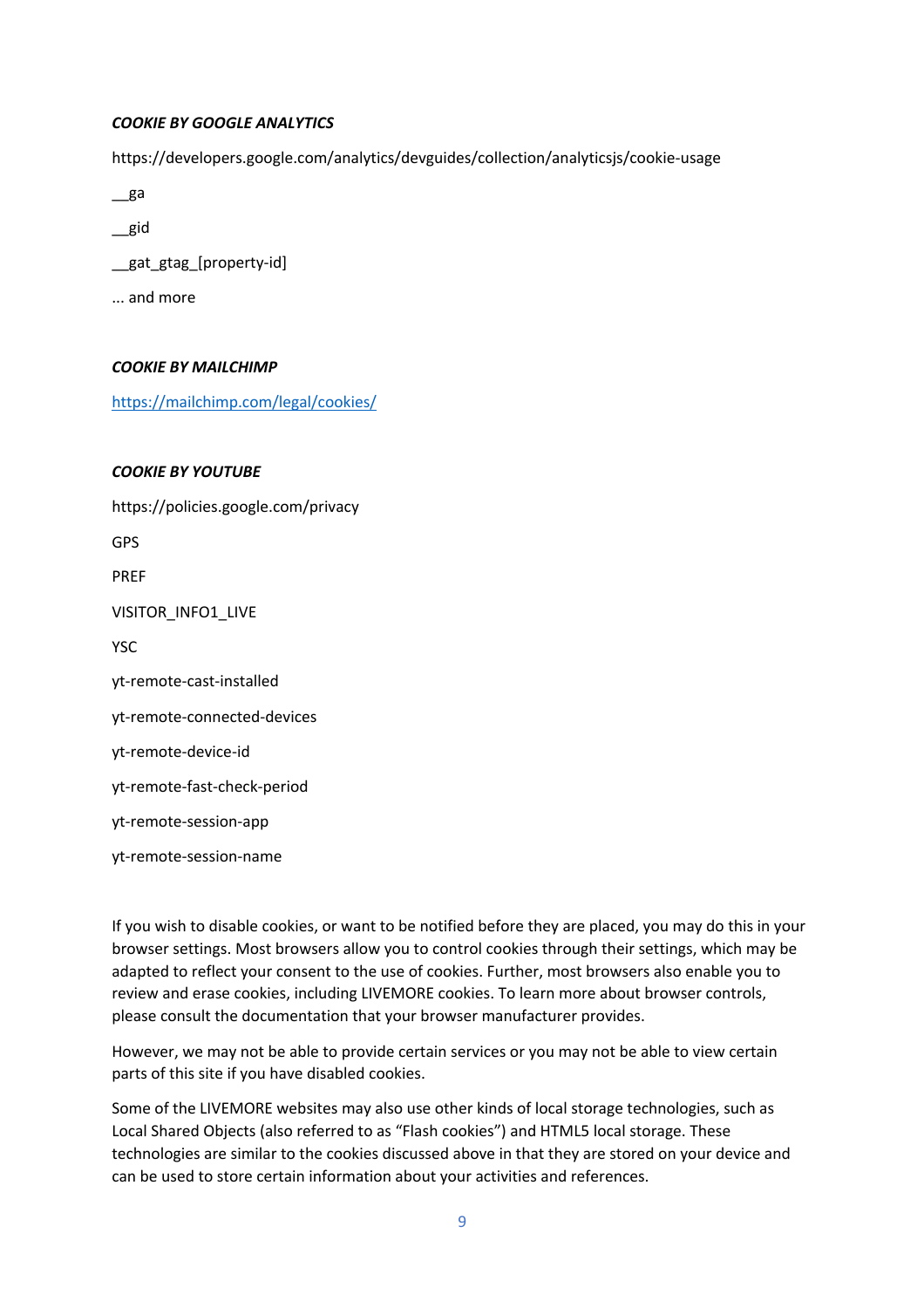However, these technologies may make use of different parts of your device from standard cookies, and so you might not be able to control them using standard browser tools and settings. Some of our business partners whose content is linked to or from our website may also use cookies or web beacons. However, we have no access to or control over these cookies.

You acknowledge and agree to the storage of cookies, other local storage technologies, beacons and other information on your devices and to the access of such cookies, local storage technologies, beacons and information by us and by the third parties mentioned above.

### **YOUR RIGHTS**

We respect your right to access, correct, request deletion or request restriction of our usage of your personal information as required by applicable law.

You can see, review and change most of your personal information by signing in to your account. Please, update your personal information immediately if it changes or is inaccurate.

We also take steps to ensure that the personal information we collect is accurate and up to date.

- You have the right to know what personal information we maintain about you
- We will provide you with a copy of your personal information in a structured, commonly used and machine readable format on request
- If your personal information is incorrect or incomplete, you have the right to ask us to update it
- You have the right to object to our processing of your personal information
- You can also ask us to delete or restrict how we use your personal information, but this right is determined by applicable law and may impact your access to some of our Services

However, we cannot delete such personal data that is necessary for compliance with binding legal obligations or if the personal data must be retained according to applicable laws.

You may also at any time object to your personal data being processed for direct marketing purposes, sending promotional materials, profiling, or for the performance of market research.

Further, where your personal data is processed based on your consent, you have the right to withdraw your consent for such processing at any time.

In case you wish to make use of your rights mentioned above, you may, as appropriate and in accordance with applicable laws, exercise such rights by contacting us through the contact points referred below in this Policy.

In some cases, especially if you wish us to delete or cease the processing of your personal data, this may also mean that we may not be able to continue to provide the services to you.

We encourage you to use available profile management tools for the above purposes as such tools often provide you with direct access to your personal data and allow you to effectively manage it.

Please note that LIVEMORE may need to identify you and to ask for additional information in order to be able to fulfil your above requests.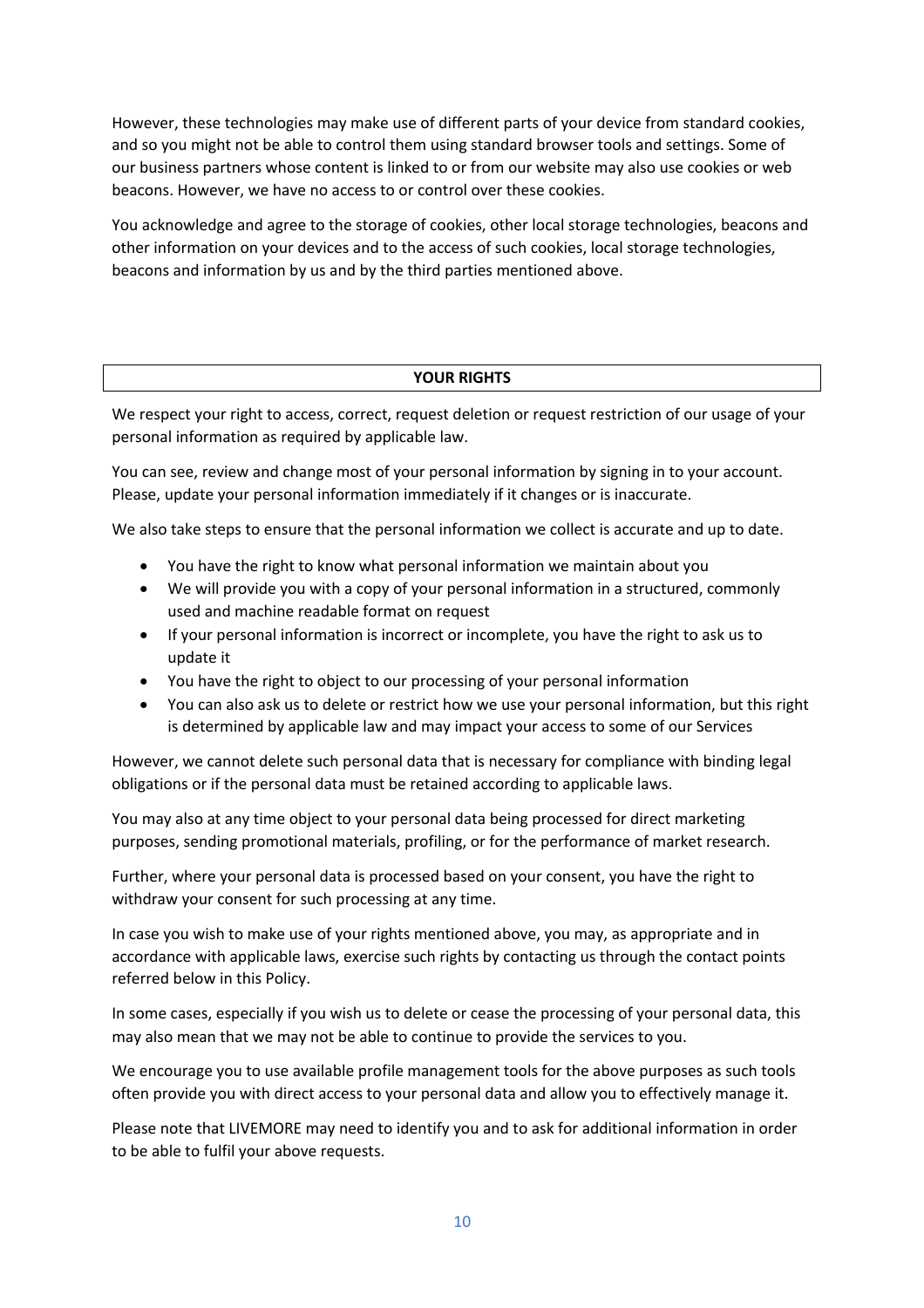Please also note that applicable law may contain restrictions and other provisions that relate to your above rights.

We vigilantly protect the privacy of your account. We will not disclose your information to law enforcement or other governmental authorities unless we believe it is required to comply with warrants, court orders, subpoenas, or other lawful government requests.

We narrowly interpret all information requests, and we only disclose Content in your account that is specifically responsive to a government warrant or where you have provided your explicit consent

We will notify you if we believe we are compelled to comply with a third party's legal demand for your information, and we routinely push back on government orders to delay user notice that we view as overly broad.

In addition, in rare cases, we may share your information as necessary to investigate or take action regarding illegal activities, suspected fraud, or potential threats against persons, property or the systems on which we operate the Service, or as otherwise necessary to comply with our legal obligations.

#### **COMPLAINT TO THE SUPERVISORY AUTHORITY**

In the event you consider LIVEMORE's processing activities of your personal data to be inconsistent with the applicable data protection laws or that LIVEMORE has not sufficiently ensured the realization of your rights, you may lodge a complaint with your local supervisory authority responsible for data protection matters

### **THE CONTROLLER OF YOUR PERSONAL DATA AND CONTACT DETAILS**

The data controllers responsible for the purposes of the applicable data protection laws are, as applicable:

LIVEMORE PTE. LTD.

a company registered in Singapore, trading as LIVEMORE

Identity Number: 201729234D

Registered office: 100 Amoy Street, Singapore 069920 - SINGAPORE

whose web page, application, product or service you are using (name and registered address available during the purchase or registration process) and/or, as applicable, which uses your personal data for its direct marketing or similar purposes (name and registered address available in the marketing material received by you).

If you have an unresolved privacy or data use concern that we have not addressed satisfactorily, please contact (free of charge):

dpo@livemore.app